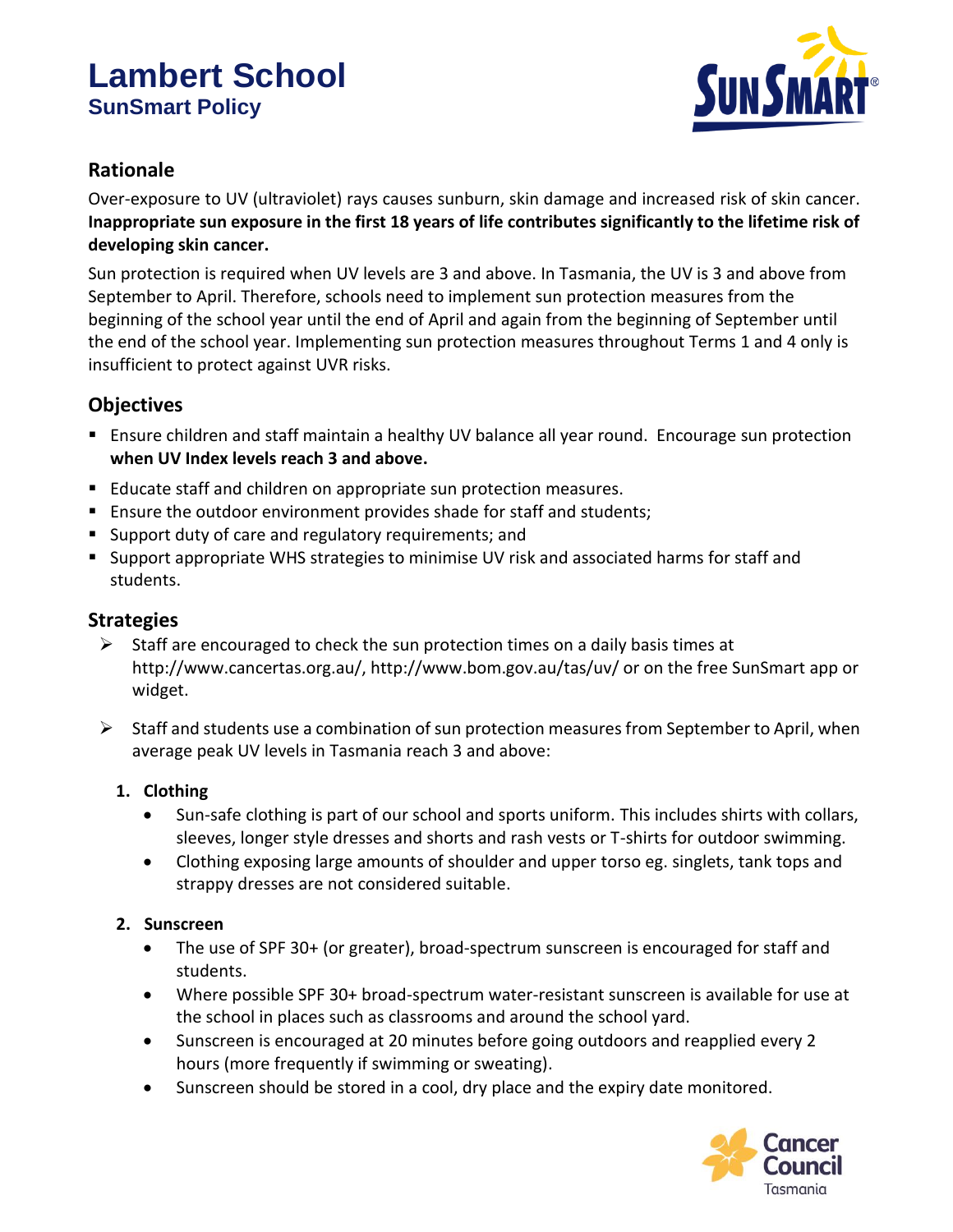## **Lambert School SunSmart Policy**



- Strategies are in place to remind students to apply sunscreen before going outdoors.
- Students and staff are encouraged to apply sunscreen before coming to school.

#### **3. Hats**

• Students and staff are required to wear sun-safe hats that protect the face, neck and ears when outside. Recommended sun-safe hats include legionnaire, broad-brimmed and bucket hats. Baseball caps do not offer enough protection and are not recommended.

#### **4. Shade**

- The school community is committed to providing shade in areas where students gather such as for eating, outdoor teaching and popular play areas. The use of these areas is encouraged.
- Availability of shade is considered when planning excursions and all outdoor activities.

#### **5. Sunglasses**

- Close-fitting wrap-around sunglasses that comply with Australian Standards AS1067 (Category 2, 3 or 4) are encouraged but optional.
- ➢ **Students without a sun-safe hat or clothing must play in areas protected from the sun**.

#### ➢ **Staff OHS, role modelling and education**

- When UV is 3 and above staff will role model sun protection behaviours when outside by using the combination of sun protection measures outlined above.
- Families and visitors are encouraged to use a combination of sun protection measures when participating in and attending outdoor school activities.
- SunSmart policy updates and requirements will be made available to staff, families and visitors.
- Programs on skin cancer prevention are included in teaching programs for all year levels
- SunSmart behaviour is regularly reinforced and promoted to the whole school community through newsletters, meetings, assemblies and upon enrolment.

#### ➢ **Planning**

- Ensure SunSmart policy is reflected in the planning of all outdoor events and excursions.
- Where possible, outdoor activities will be planned away from the middle of the day during the period September to April (when UV levels reach 3 and above).

#### ➢ **Review**

- School's sun protection policy will be submitted for review to Cancer Council Tasmania once every three years, for updating as new evidence becomes available.
- **Next review date: August 2023**

This information is based on current evidence available at time of review. Last updated: August 2020